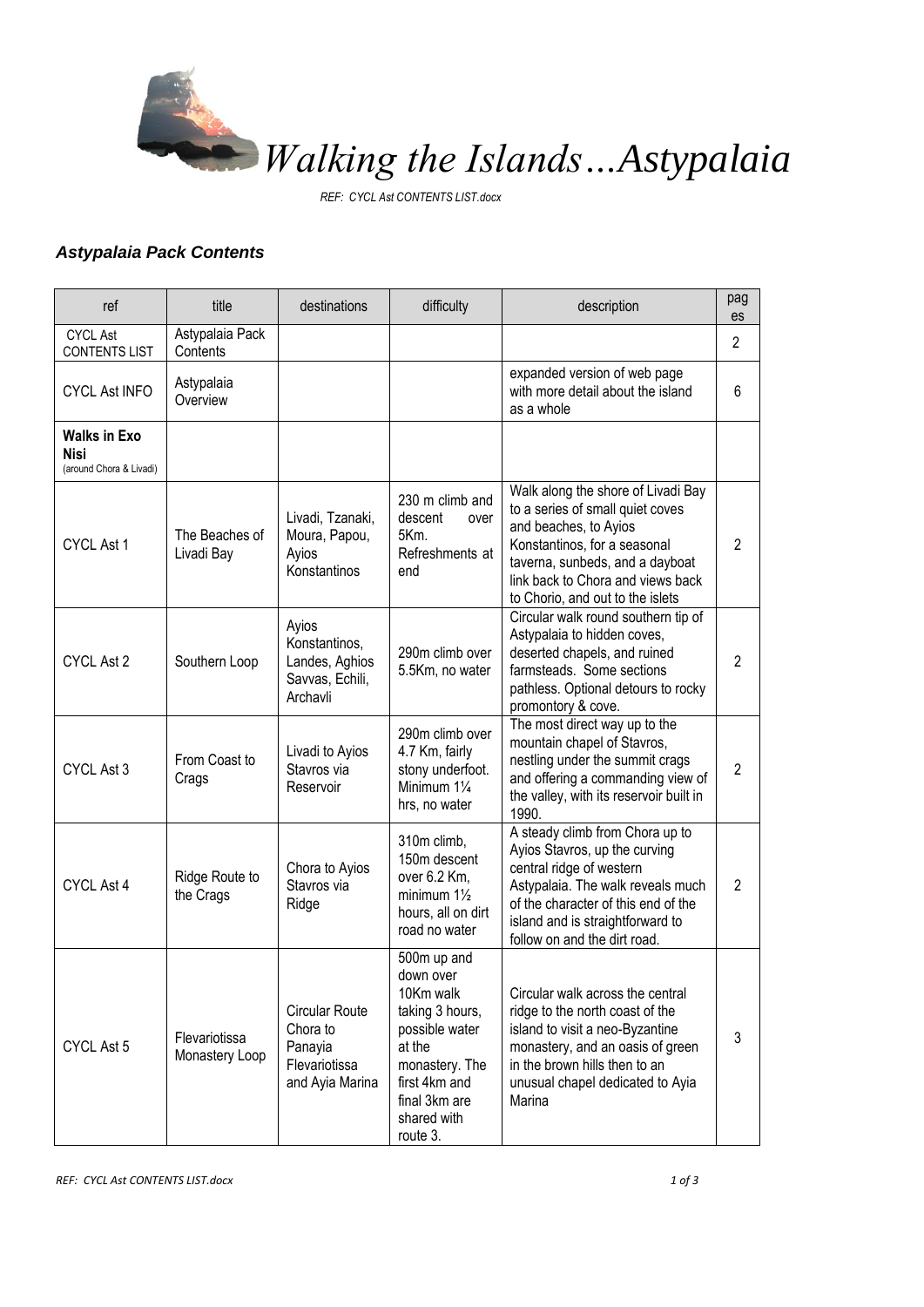| CYCL Ast 6                                                | St John the<br>Further<br>Monastery and<br>Bay | Ayios Stavros to<br>Ayios Ioannis<br>Monastery &<br>Bay                            | 150 m climb,<br>350m descent<br>over 4.5km,<br>taking about an<br>hour. Possible<br>water at end.   | From the chapel of Stavros, via<br>Profitis Elias to a remote<br>monastery in a fertile valley above<br>a secluded bay.                                                                                                 | $\overline{2}$ |
|-----------------------------------------------------------|------------------------------------------------|------------------------------------------------------------------------------------|-----------------------------------------------------------------------------------------------------|-------------------------------------------------------------------------------------------------------------------------------------------------------------------------------------------------------------------------|----------------|
| CYCL Ast 7                                                | Vardia the<br><b>Island Summit</b>             | Ayios Stavros to<br>Vardia Summit                                                  | 250m climb over<br>1.8 Km. Allow<br>45 minutes. No<br>water                                         | A brisk climb up from chapel to<br>summit for sweeping views across<br>the island and out to sea to distant<br>islands                                                                                                  | 1              |
| CYCL Ast 7<br>PAN                                         | Vardia Summit<br>Panorama                      |                                                                                    |                                                                                                     | Panorama diagram showing near<br>and distant features visible from<br>Vardia summit                                                                                                                                     | 4              |
| CYCL Ast 8                                                | Kaminakia Bay                                  | Livadhia, Ayios<br>Panteleimon,<br>Kaminakia Bay                                   | 340m climb and<br>descent over<br>6.7Km taking 2<br>hours                                           | Cross the western hills to a remote<br>bay with seasonal cantina, passing<br>monasteries and chapels.                                                                                                                   | $\overline{2}$ |
| CYCL Ast 9                                                | Vatses and the<br><b>Black Caves</b>           | Livadhia to<br>Vatses, plus<br>optional detour<br>to Ioannis<br><b>Richtis Bay</b> | 250 m climb and<br>descent over<br>6.1Km.<br>Seasonal<br>cantina at<br>Vatses                       | A walk to a beach with seasonal<br>facilities in the south western<br>corner of the island, with a pair of<br>caves up on the hillside, one<br>allegedly a pirate's lair. Optional<br>extra trip to a tiny hidden cove. | 3              |
| CYCL Ast 10                                               | The Summits                                    | Vatses valley,<br>Koutela, Vardia,<br>Tourkovigla,<br>Ftera and<br>Profitis Ilias  | 730m climb.<br>540m descent<br>over 7.8km, 41/2<br>hours, no water                                  | A walk from south to north along<br>the summit ridge with views across<br>the island and out to sea.                                                                                                                    | $\overline{2}$ |
| CYCL Ast 10<br>PAN                                        | Diakaki Summit<br>panorama                     |                                                                                    |                                                                                                     | Panorama diagram showing near<br>and distant features visible from<br>Diakaki summit                                                                                                                                    | 4              |
| <b>Walks in Mesa</b><br><b>Nisi</b><br>(around Maltezana) |                                                |                                                                                    |                                                                                                     |                                                                                                                                                                                                                         |                |
| CYCL Ast 21                                               | Maltezana<br>Coastal walks                     | Maltezana,<br>Schinondas.<br>Dhiapori, Stenos                                      | 1.6Km level<br>walk east,<br>3.1Km west,<br>Refreshments in<br>2 villages,<br>cantina at<br>Stenos. | Short walks along the south coast<br>in both directions, with access to<br>beaches and swimming coves and<br>some Roman ruins.                                                                                          | 3              |
| CYCL Ast 22                                               | Maltezana North<br>shore                       | Maltezana, Ayia<br>Varvara, Psili<br>Ammos, Vai<br>Beach                           | 130m up and<br>down over 3.7<br>Km overall, no<br>water                                             | A visit to Vai Bay on the wilder<br>north coast, via a rewarding site of<br>great antiquity close to the resort.<br>This route can be used with Route<br>23 to avoid the 2.5Km tarmac<br>section at the start.          | 2              |
| CYCL Ast 23                                               | Kastellanos<br>Circuit                         | Maltezana,<br>Agrelidhi,<br>Panaghia<br>Poulariani,<br>Kastellanos                 | 700m up and<br>down over 17.7<br>Km, some<br>tarmac, coastal<br>path quite thin<br>No water         | Loop walk to some ancient<br>settlements, an abandoned<br>asbestos factory, the island's<br>eastern summit, and some<br>dramatic coastal walking.                                                                       | 3              |
|                                                           |                                                |                                                                                    |                                                                                                     |                                                                                                                                                                                                                         | 42             |